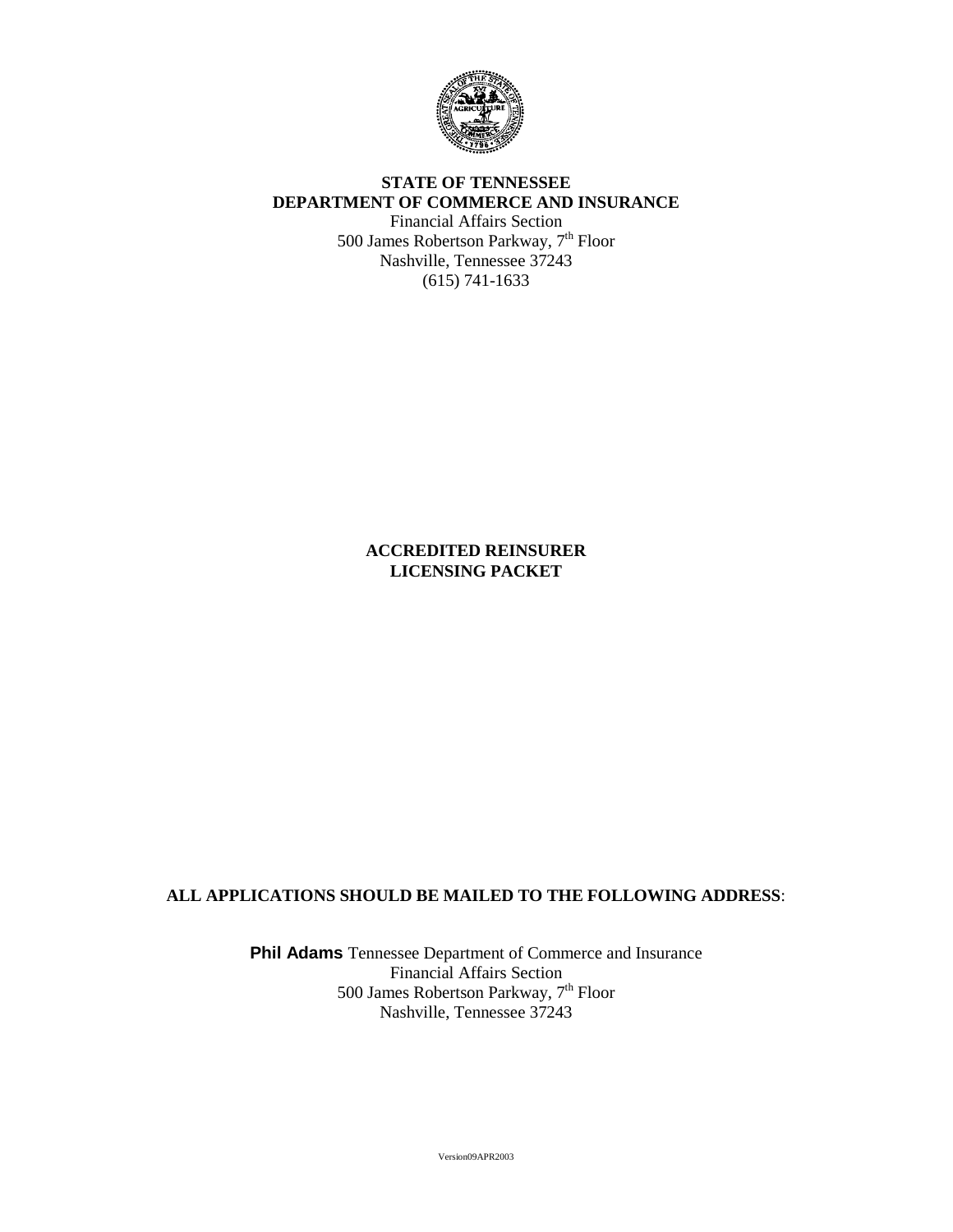# **Requirements to be an Accredited Reinsurer**

The following items are required by the Tennessee Department of Commerce and Insurance in order to request approval as an Accredited Reinsurer in the State of Tennessee.

- 1. A non-refundable check for \$675.00, payable to the Tennessee Department of Commerce and Insurance, for receiving and reviewing the application for accreditation.
- 2. Submit to this state's authority to examine its books and records along with evidence of its submission to this state's jurisdiction ("General Agreement of Assuming Insurer").
- 3. To be accredited a Company must:
	- a. Be licensed to transact insurance or reinsurance in at least one (1) state, or in the case of a United States branch of an alien assuming insurer is entered through and licensed to transact insurance or reinsurance in at least one (1) state.
	- b. Maintain a surplus as regards policyholders in an amount which is not less than twenty million dollars (\$20,000,000) and whose accreditation has been approved by the Commissioner within ninety (90) days of its submission.
- 4. An annual statement bearing original certification by the domiciliary state, or bearing original signatures and notarization.
- 5. An Actuarial Opinion bearing original signature.
- 6. A copy of the Company's most recent audited financial statement.
- 7. NAIC UCAA "Uniform Consent to Service of Process" form, including attestation of Board Resolution authorizing this Power of Attorney. (The form is available on the web at: www.naic.org/ucaa/forms/forms.htm , "Uniform Consent to Service of Process" link.)
- 8. A current Certificate of Compliance bearing original certification by the domiciliary state.
- 9. Fees that would be charged a Tennessee company making application to be an accredited reinsurer in your state of domicile. (Form enclosed)
- 10. Best Report: The applicant must provide copies of the company's most recent Best rating report or state the reason for the lack of availability.
- 11. IRIS Ratios: The applicant must provide NAIC IRIS test results for the last three (3) years including the applicant's explanations of all exceptional results.
- 12. Examination Report: A certified copy of the most recent Examination Report performed by the domiciliary state, accompanied by the company's responses to any Comments or Recommendations.
- 13. To remain accredited a company must file the following items annually:
	- a. A statement on or before March 1 of each year with original signatures and notarization.
	- b. A check for the \$515.00 (or retaliatory fee, whichever is greater) filing fee, made payable to the Tennessee Department of Commerce and Insurance on or before March 1 of each year.
	- c. Most current Actuarial Opinion with original signatures.
	- d. Most current audited financial statement.
	- e. The company must maintain surplus as regards policyholders of not less than twenty million (\$20,000,000).
	- f. Annual Statements must be filed with the NAIC.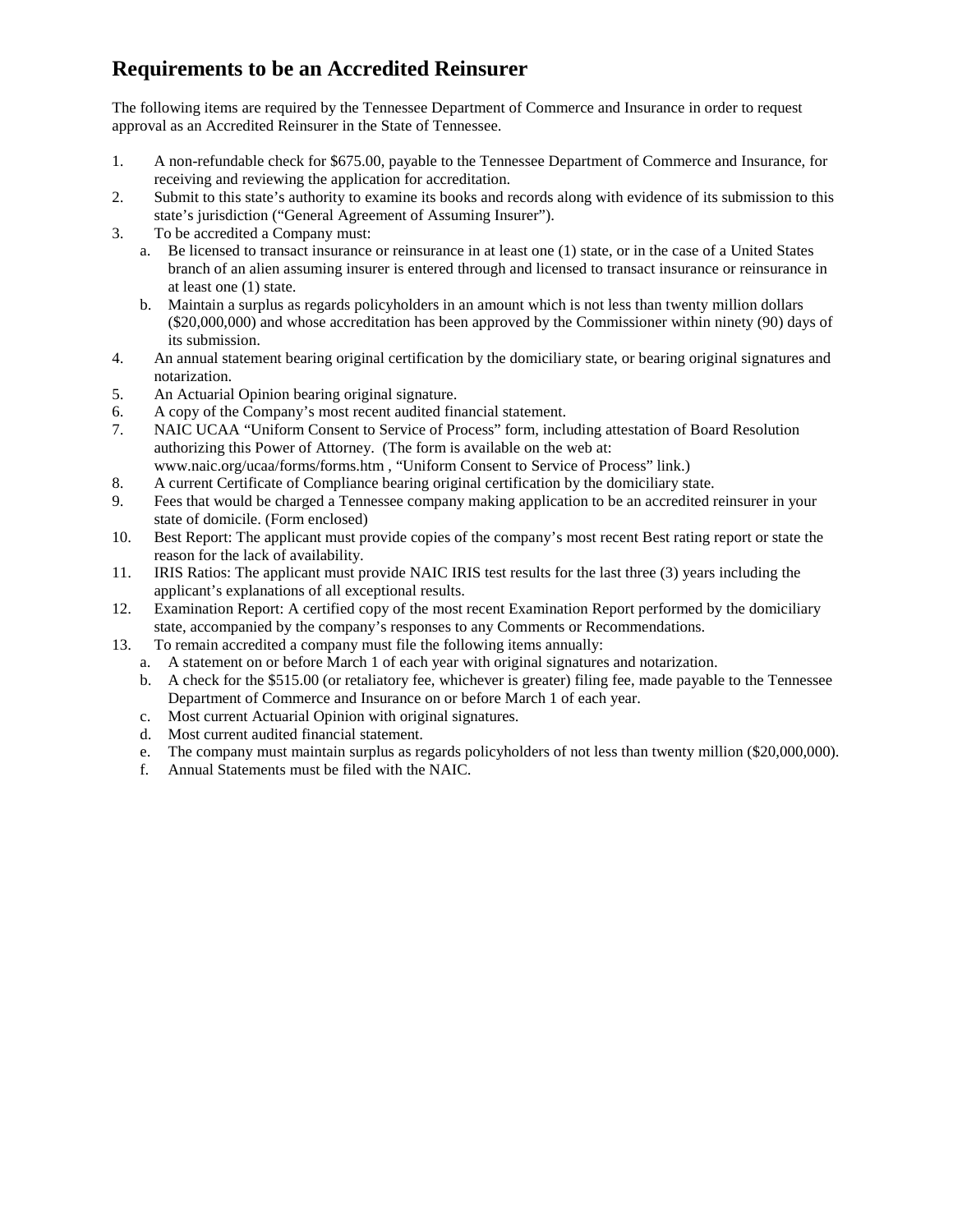### **GENERAL AGREEMENT OF ASSUMING INSURER**

| (Name of Officer) | (Title of Officer) |
|-------------------|--------------------|
| of                |                    |
|                   | (Name of Company)  |

assuming insurer under a reinsurance agreement(s) with one or more insurers domiciled in Tennessee, hereby certify that  $\Box$ 

(Name of Assuming Insurer)

- 1. Submits to the jurisdiction of any court or competent jurisdiction in Tennessee for the adjudication of any issues arising out of the reinsurance agreement(s), agrees to comply with all requirements necessary to give such court jurisdiction, and will abide by the final decision of such court any appellate court in the event of appeal. Nothing in this paragraph constitutes or should be understood to constitute a waiver of Assuming Insurer's rights to commence an action in any court of competent jurisdiction in the United States, to remove an action to a United States District Court, or to seek a transfer of a case to another court as permitted by the laws of the United States or of any state in the United States. This paragraph is not intended to conflict with or override the obligation of the parties to the reinsurance agreement(s) to arbitrate their disputes if such an obligation of the parties to the reinsurance agreement(s) to arbitrate their disputes if such an obligation is created in the agreement(s).
- 2. Designates the Commissioner of the Department of Commerce and Insurance of the State of Tennessee, hereafter, Commissioner, as its lawful attorney upon whom may be served any lawful process in any action, suit or proceeding arising out of the reinsurance agreement(s) instituted by or on behalf of the ceding insurer.
- 3. Submits to the authority of the Commissioner to examine its books and records and agrees to bear the expense of any such examination.
- 4. Submits with this form a current list of insurers domiciled in Tennessee reinsured by Assuming Insurer and undertakes to submit additions to or deletions from the list to the Commissioner at least once per calendar quarter.

Date:

(Name of Assuming Insurer)

\_\_\_\_\_\_\_\_\_\_\_\_\_\_\_\_\_\_\_\_\_\_\_\_\_\_\_\_\_\_\_\_\_\_\_\_\_\_\_\_\_\_\_\_\_\_\_ (Name of Officer)

\_\_\_\_\_\_\_\_\_\_\_\_\_\_\_\_\_\_\_\_\_\_\_\_\_\_\_\_\_\_\_\_\_\_\_\_\_\_\_\_\_\_\_\_\_\_\_ (Title of Officer)